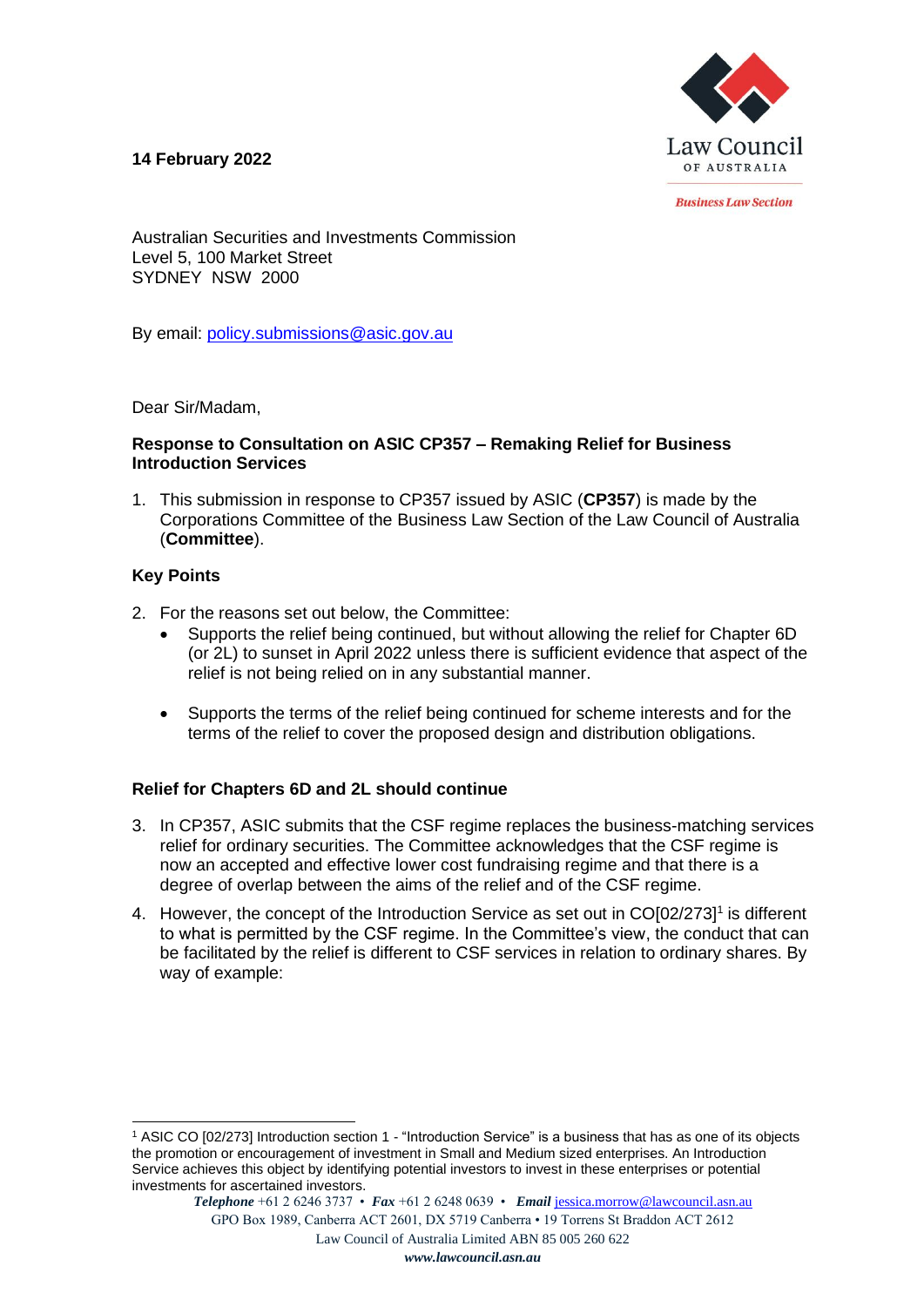- (a) The CSF regime was brought in to facilitate raising small amounts of money from a large number of investors<sup>2</sup>. Aspects of the relief cannot support fundraising from such a large number of investors in that manner due to the 20-investor ceiling<sup>3</sup>.
- (b) The relief applies to certain subscription services<sup>4</sup> which would not ordinarily form part of a CSF equity raise.
- 5. The CSF regime was considered to be an emerging form of funding at the time it was adopted in Australia and the regime was introduced to facilitate crowd sourced equity fundraising<sup>5</sup>, not to replace other forms of fundraising or facilitation of investment.
- 6. The basis for ASIC's relief for business-matching services first appears to have been comprehensively set out by ASIC in ASIC RG129<sup>6</sup>, which recognised the excessive regulatory burden and cost for such services in the fundraising process (without the relief). The need for the class order relief arose from the granting of individual relief for a number of business-matching service operators<sup>7</sup>.
- 7. In CP357, ASIC acknowledges that the primary aim of the relief is to facilitate low-cost fundraising by companies<sup>8</sup>. While the CSF regime can do this, there is no clear evidence set out or referred to in CP357 that the relief is no longer achieving that aim, and no policy reason why the relief should be abandoned, particularly given the aim of assisting SMEs to fundraise efficiently<sup>9</sup>.
- 8. The Committee notes that ASIC has sought evidence of reliance on the relief via responses to CP357.

### **Continuing relief for Scheme Interests**

- 9. The Committee supports the relief continuing for scheme interests. As ASIC notes, the CSF regime does not extend to scheme interests in any manner. ASIC also states that the relief works effectively and efficiently, that it is necessary and useful, and that the policy rationale remains relevant<sup>10</sup>.
- 10. In light of those matters, the Committee does not understand the basis on which ASIC currently considers that the relief for scheme interests should sunset in a further 3 years.

### **Relief covering DDO**

11. The Committee supports the relief covering design and distribution obligations for the reasons given by ASIC.

<sup>2</sup> ASIC RG261.1.

<sup>3</sup> CO[02/273] Second Exemption, clause 2.

<sup>4</sup> CO[02/273] First Exemption, clause 3(d).

<sup>5</sup> Explanatory Memorandum, Corporations Amendment (Crowd-Sourced Funding) Bill 2016, overview and regulatory impact sections.

<sup>&</sup>lt;sup>6</sup> In particular ASIC RG129.20-24. ASIC CO[02/273] contains the terms of the relief which have been effectively carried through to ASIC legislative instrument 2017/186. ASIC CO[02/273] appears to replace the initial class order relief for business-matching services, granted by ASIC CO[97/2329].

<sup>7</sup> ASIC RG129.1.

<sup>8</sup> ASIC CP357.34.

<sup>&</sup>lt;sup>9</sup> The Committee notes that the relief has never extended to any financial services licensing in this regard. <sup>10</sup> ASIC CP357.35, 357.40.